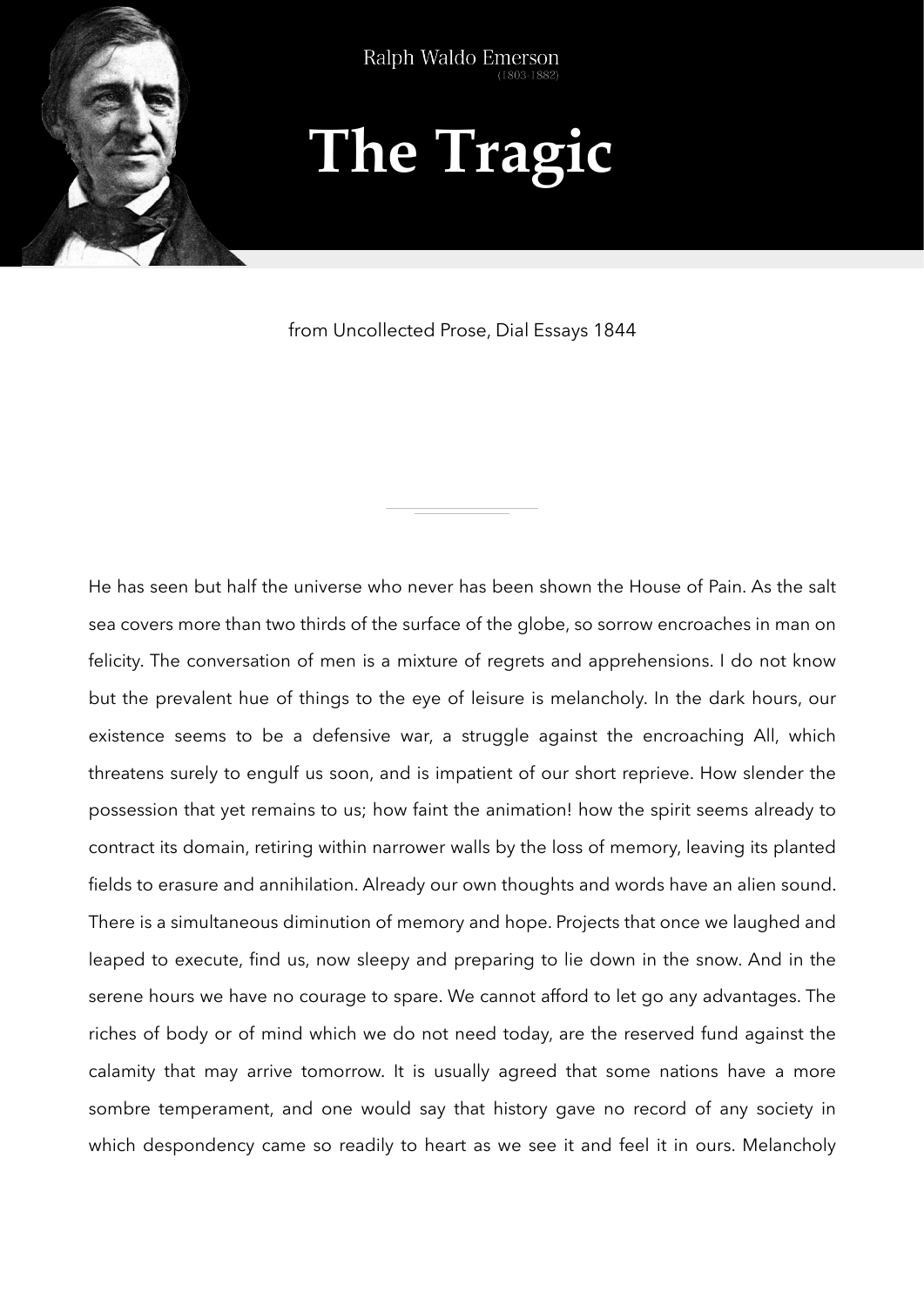cleaves to the English mind in both hemispheres as closely as to the strings of an Æolian harp. Men and women at thirty years, and even earlier, have lost all spring and vivacity, and if they fail in their first enterprizes, they throw up the game. But whether we, and those who are next to us, are more or less vulnerable, no theory of life can have any right, which leaves out of account the values of vice, pain, disease, poverty, insecurity, disunion, fear, and death.

## What are the conspicuous tragic elements in human nature?

The bitterest tragic element in life to be derived from an intellectual source is the belief in a brute Fate or Destiny; the belief that the order of nature and events is controlled by a law not adapted to man, nor man to that, but which holds on its way to the end, serving him if his wishes chance to lie in the same course, – crushing him if his wishes lie contrary to it, – and heedless whether it serves or crushes him. This is the terrible idea that lies at the foundation of the old Greek tragedy, and makes the dipus and Antigone and Orestes objects of such hopeless commiseration. They must perish, and there is no over-god to stop or to mollify this hideous enginery that grinds and thunders, and takes them up into its terrific system. The same idea makes the paralyzing terror with which the East Indian mythology haunts the imagination. The same thought is the predestination of the Turk. And universally in uneducated and unreflecting persons, on whom too the religious sentiment exerts little force, we discover traits of the same superstition; 'if you baulk water, you will be drowned the next time;' 'if you count ten stars, you will fall down dead;' 'if you spill the salt;' 'if your fork sticks upright in the floor;' 'if you say the Lord's prayer backwards;' — and so on, a several penalty, nowise grounded in the nature of the thing, but on an arbitrary will. But this terror of contravening an unascertained and unascertainable will, cannot coexist with reflection: it disappears with civilization, and can no more be reproduced than the fear of ghosts after childhood. It is discriminated from the doctrine of Philosophical Necessity herein: that the last is an Optimism, and therefore the suffering individual finds his good consulted in the good of all, of which he is a part. But in Destiny, it is not the good of the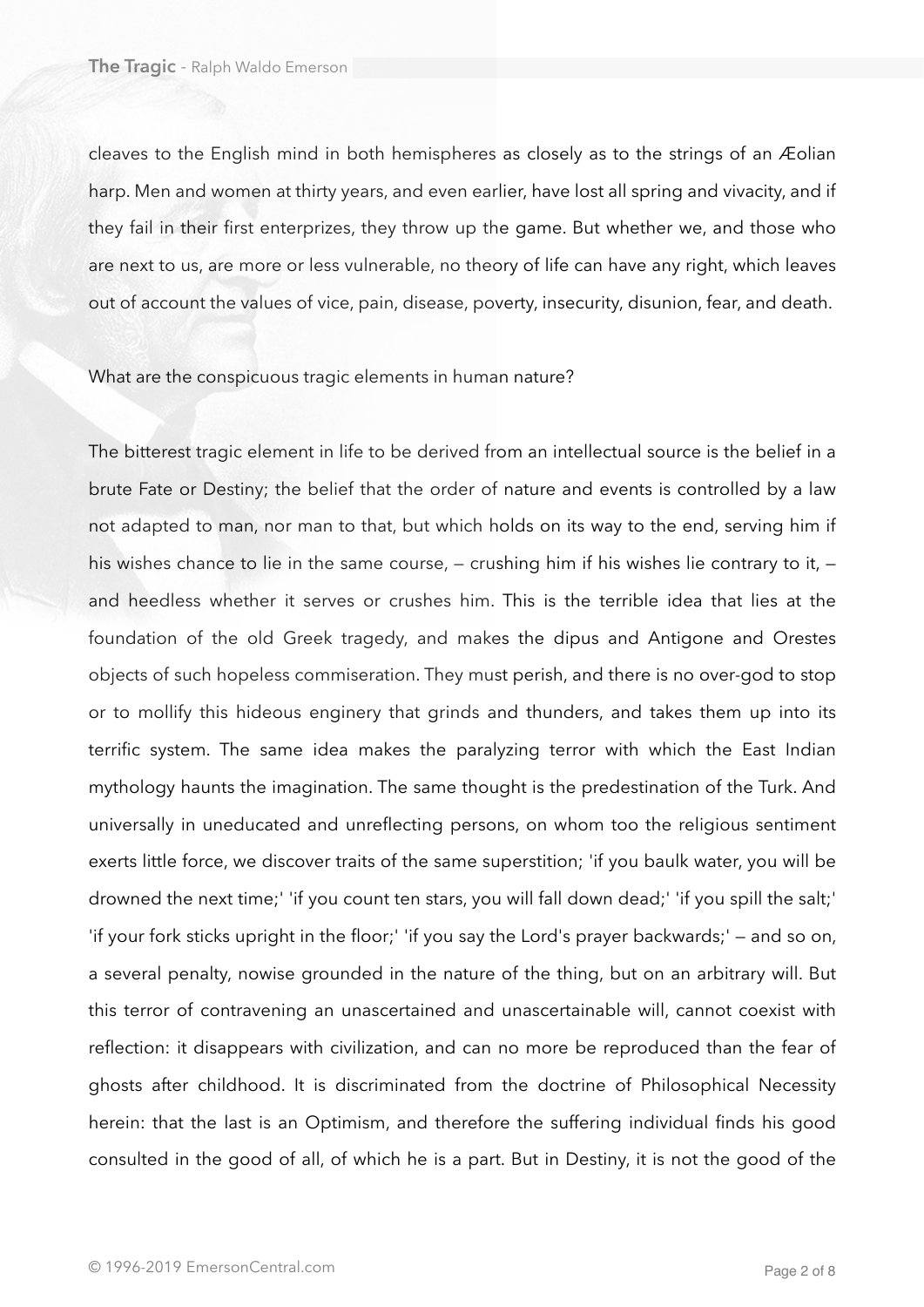whole or the best will that is enacted, but only one particular will. Destiny properly is not a will at all, but an immense whim; and this is the only ground of terror and despair in the rational mind, and of tragedy in literature. Hence the antique tragedy, which was founded on this faith, can never be reproduced.

But after the reason and faith have introduced a better public and private tradition, the tragic element is somewhat circumscribed. There must always remain, however, the hindrance of our private satisfaction by the laws of the world. The law which establishes nature and the human race, continually thwarts the will of ignorant individuals, and this in the particulars of disease, want, insecurity, and disunion.

But the essence of tragedy does not seem to me to lie in any list of particular evils. After we have enumerated famine, fever, inaptitude, mutilation, rack, madness, and loss of friends, we have not yet included the proper tragic element, which is Terror, and which does not respect definite evils but indefinite; an ominous spirit which haunts the afternoon and the night, idleness and solitude. A low haggard sprite sits by our side "casting the fashion of uncertain evils," — a sinister presentiment, a power of the imagination to dislocate things orderly and cheerful, and show them in startling disarray. Hark! what sounds on the night wind, the cry of Murder in that friendly house: see these marks of stamping feet, of hidden riot. The whisper overheard, the detected glance, the glare of malignity, ungrounded fears, suspicions, halfknowledge, and mistakes darken the brow and chill the heart of men. And accordingly it is natures not clear, not of quick and steady perceptions, but imperfect characters from which somewhat is hidden that all others see, who suffer most from these causes. In those persons who move the profoundest pity, tragedy seems to consist in temperament, not in events. There are people who have an appetite for grief, pleasure is not strong enough and they crave pain, mithridatic stomachs which must be fed on poisoned bread, natures so doomed that no prosperity can soothe their ragged and dishevelled desolation. They mis-hear and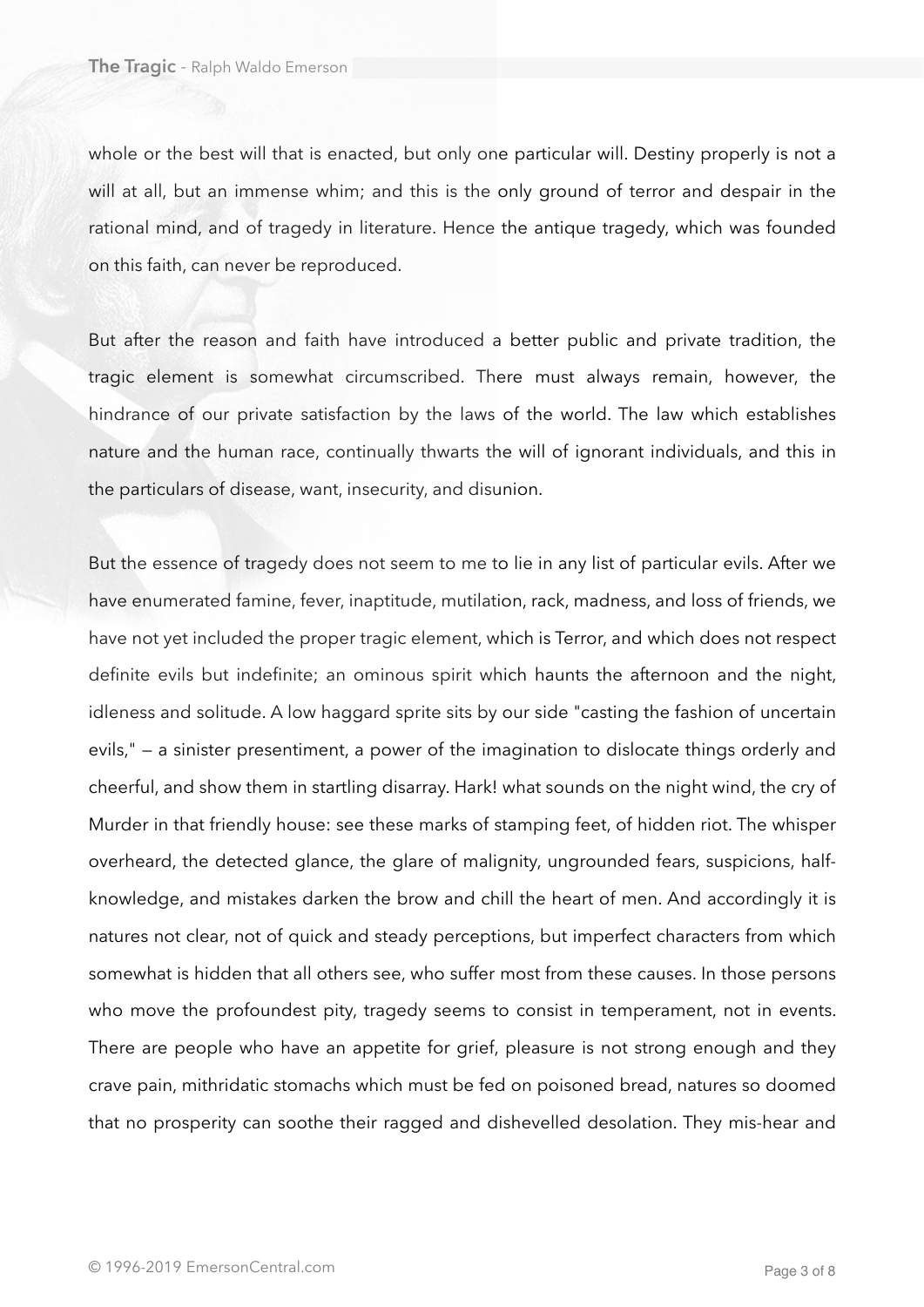mis-behold, they suspect and dread. They handle every nettle and ivy in the hedge, and tread on every snake in the meadow.

> "Come bad chance, And we add to it our strength, And we teach it art and length, Itself o'er us to advance."

Frankly then it is necessary to say that all sorrow dwells in a low region. It is superficial; for the most part fantastic, or in the appearance and not in things. Tragedy is in the eye of the observer, and not in the heart of the sufferer. It looks like an insupportable load under which earth moans aloud, but analyze it; it is not I, it is not you, it is always another person who is tormented. If a man says, lo I suffer, — it is apparent that he suffers not, for grief is dumb. It is so distributed as not to destroy. That which would rend you, falls on tougher textures. That which seems intolerable reproach or bereavement, does not take from the accused or bereaved man or woman appetite or sleep. Some men are above grief, and some below it. Few are capable of love. In phlegmatic natures calamity is unaffecting, in shallow natures it is rhetorical. Tragedy must be somewhat which I can respect. A querulous habit is not tragedy. A panic such as frequently in ancient or savage nations put a troop or an army to flight without an enemy; a fear of ghosts; a terror of freezing to death that seizes a man in a winter midnight on the moors; a fright at uncertain sounds heard by a family at night in the cellar or on the stairs; are terrors that make the knees knock and the teeth chatter, but are no tragedy, any more than sea-sickness, which may also destroy life. It is full of illusion. As it comes, it has its support. The most exposed classes, soldiers, sailors, paupers, are nowise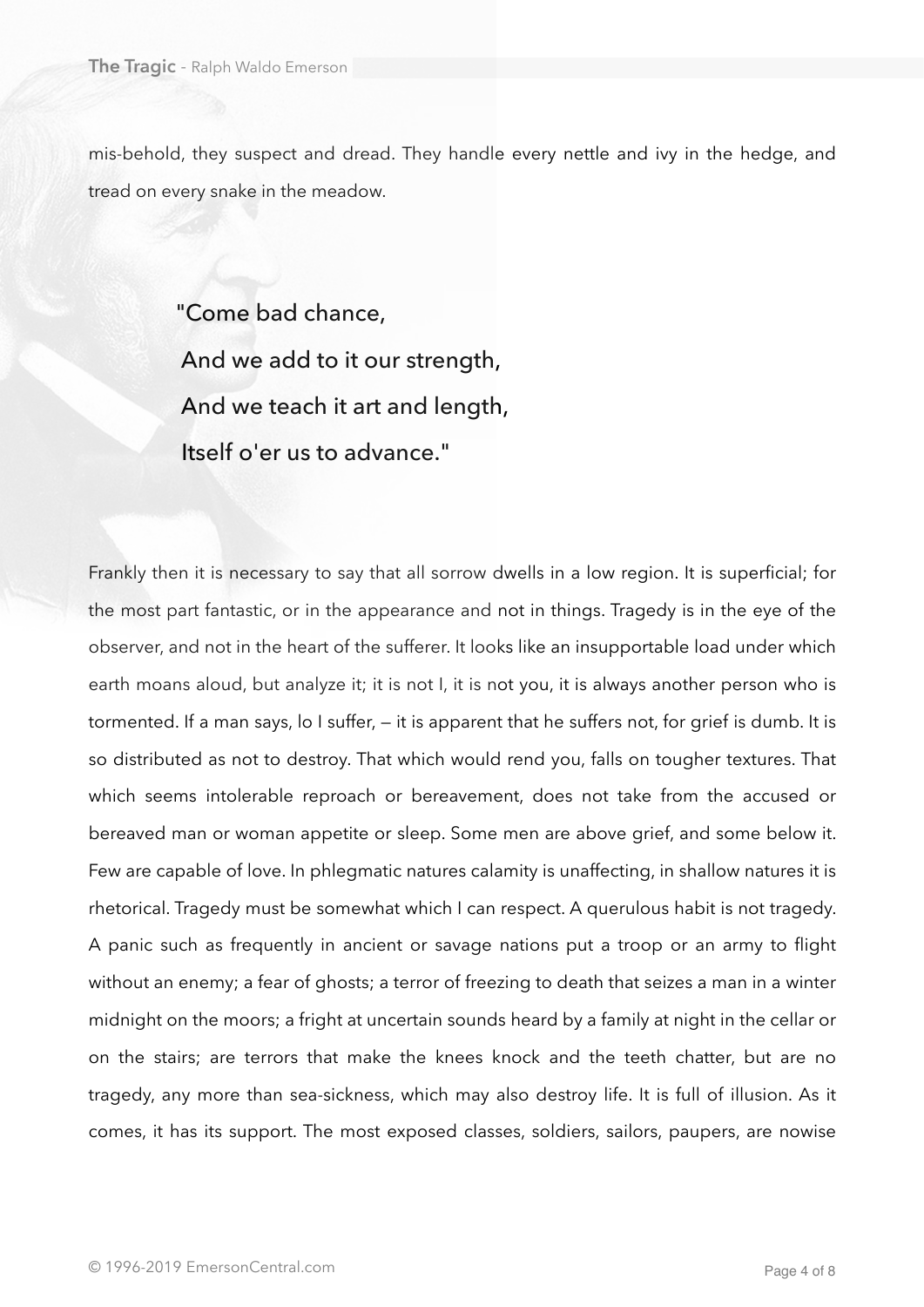destitute of animal spirits. The spirit is true to itself, and finds its own support in any condition, learns to live in what is called calamity, as easily as in what is called felicity, as the frailest glass-bell will support a weight of a thousand pounds of water at the bottom of a river or sea, if filled with the same.

A man should not commit his tranquillity to things, but should keep as much as possible the reins in his own hands, rarely giving way to extreme emotion of joy or grief. It is observed that the earliest works of the art of sculpture are countenances of sublime tranquillity. The Egyptian sphinxes, which sit today as they sat when the Greek came and saw them and departed, and when the Roman came and saw them and departed, and as they will still sit when the Turk, the Frenchman, and the Englishman, who visit them now, shall have passed by, "with their stony eyes fixed on the East and on the Nile," have countenances expressive of complacency and repose, an expression of health, deserving their longevity, and verifying the primeval sentence of history on the permanency of that people; "Their strength is to sit still." To this architectural stability of the human form, the Greek genius added an ideal beauty, without disturbing the seals of serenity; permitting no violence of mirth, or wrath, or suffering. This was true to human nature. For, in life, actions are few, opinions even few, prayers few; loves, hatreds, or any emissions of the soul. All that life demands of us through the greater part of the day, is an equilibrium, a readiness, open eyes and ears, and free hands. Society asks this, and truth, and love, and the genius of our life. There is a fire in some men which demands an outlet in some rude action; they betray their impatience of quiet by an irregular Catalinarian gait; by irregular, faltering, disturbed speech, too emphatic for the occasion. They treat trifles with a tragic air. This is not beautiful. Could they not lay a rod or two of stone wall, and work off this superabundant irritability. When two strangers meet in the highway, what each demands of the other is, that the aspect should show a firm mind, ready for any event of good or ill, prepared alike to give death or to give life, as the emergency of the next moment may require. We must walk as guests in nature, — not impassioned, but cool and disengaged. A man should try time, and his face should wear the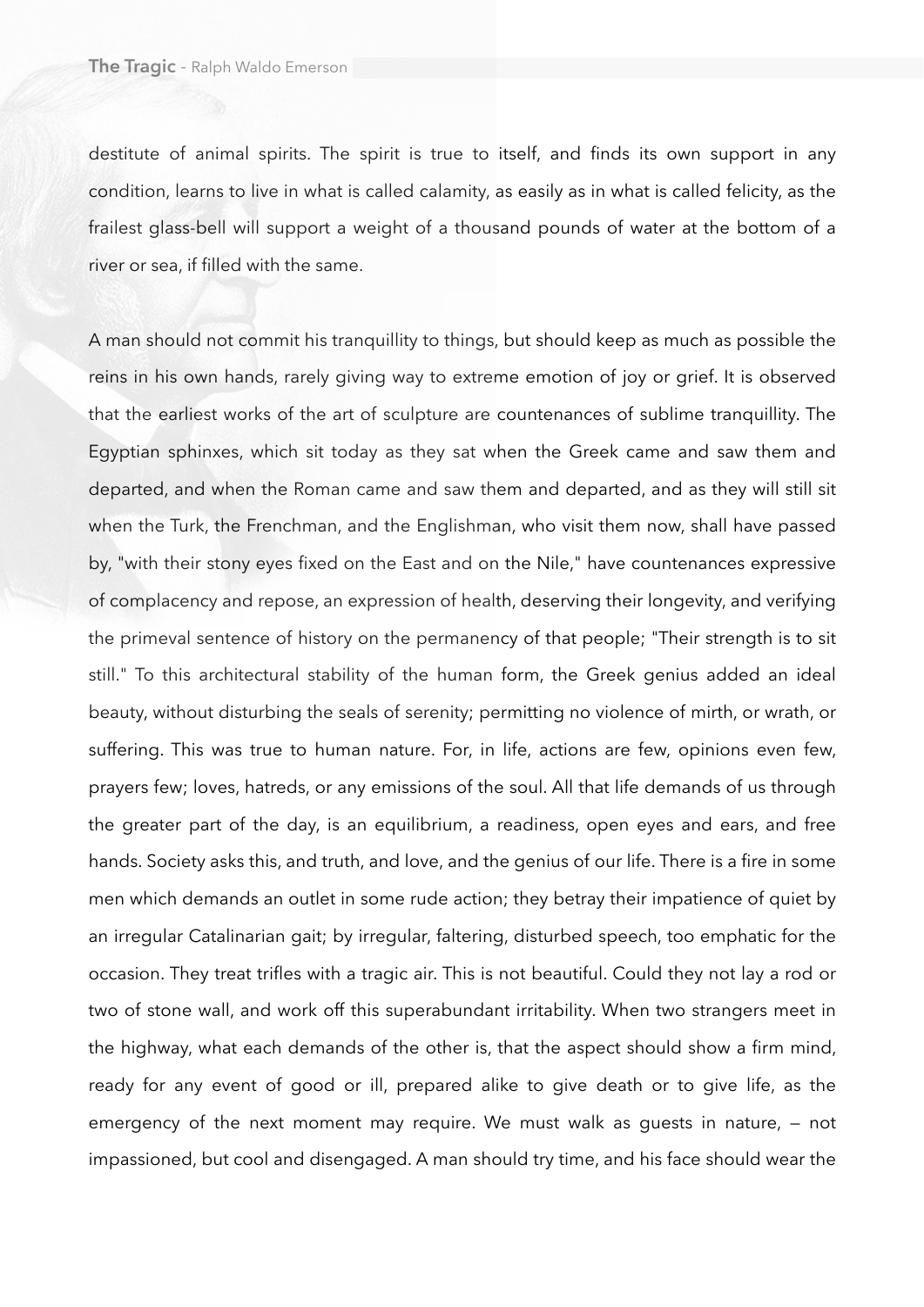expression of a just judge, who has nowise made up his opinion, who fears nothing and even hopes nothing, but who puts nature and fortune on their merits: he will hear the case out, and then decide. For all melancholy, as all passion, belongs to the exterior life. Whilst a man is not grounded in the divine life by his proper roots, he clings by some tendrils of affection to society, — mayhap to what is best and greatest in it, and in calm times it will not appear that he is adrift and not moored; but let any shock take place in society, any revolution of custom, of law, of opinion, and at once his type of permanence is shaken. The disorder of his neighbors appears to him universal disorder; chaos is come again. But in truth he was already a driving wreck, before the wind arose which only revealed to him his vagabond state. If a man is centred, men and events appear to him a fair image or reflection of that which he knoweth beforehand in himself. If any perversity or profligacy break out in society, he will join with others to avert the mischief, but it will not arouse resentment or fear, because he discerns its impassable limits. He sees already in the ebullition of sin, the simultaneous redress.

Particular reliefs, also, fit themselves to human calamities, for the world will be in equilibrium, and hates all manner of exaggeration. Time, the consoler, time, the rich carrier of all changes, dries the freshest tears by obtruding new figures, new costumes, new roads, on our eye, new voices on our ear. As the west wind lifts up again the heads of the wheat which were bent down and lodged in the storm, and combs out the matted and dishevelled grass as it lay in night-locks on the ground, so we let in time as a drying wind into the seedfield of thoughts which are dank and wet, and low-bent. Time restores to them temper and elasticity. How fast we forget the blow that threatened to cripple us. Nature will not sit still; the faculties will do somewhat; new hopes spring, new affections twine, and the broken is whole again.

Time consoles, but Temperament resists the impression of pain. Nature proportions her defence to the assault. Our human being is wonderfully plastic, if it cannot win this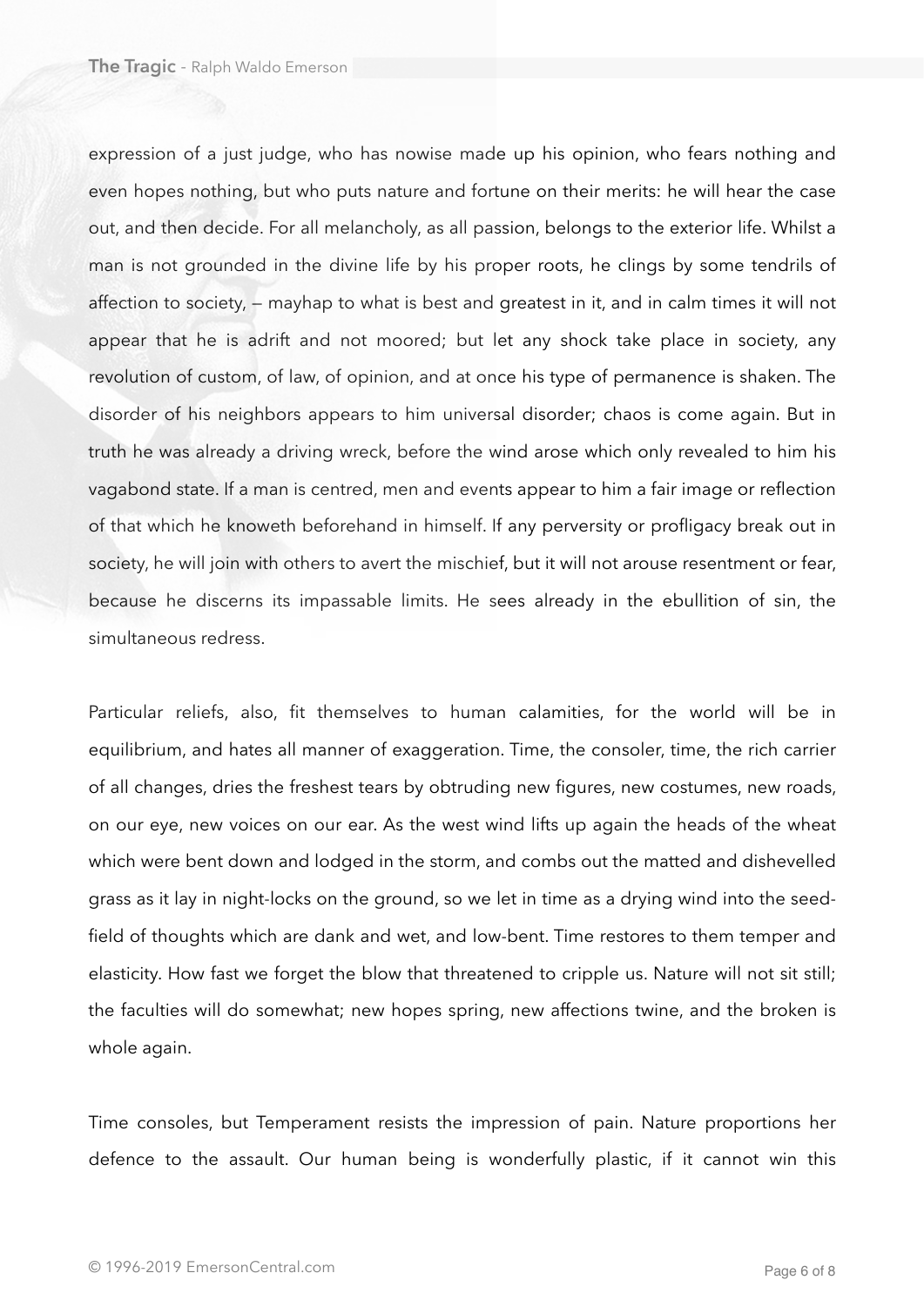satisfaction here, it makes itself amends by running out there and winning that. It is like a stream of water, which, if dammed up on one bank, over-runs the other, and flows equally at its own convenience over sand, or mud, or marble. Most suffering is only apparent. We fancy it is torture: the patient has his own compensations. A tender American girl doubts of Divine Providence whilst she reads the horrors of "the middle passage:" and they are bad enough at the mildest; but to such as she these crucifixions do not come: they come to the obtuse and barbarous, to whom they are not horrid, but only a little worse than the old sufferings. They exchange a cannibal war for the stench of the hold. They have gratifications which would be none to the civilized girl. The market-man never damned the lady because she had not paid her bill, but the stout Irish woman has to take that once a month. She, however, never feels weakness in her back because of the slave-trade. This self-adapting strength is especially seen in disease. "It is my duty," says Sir Charles Bell, "to visit certain wards of the hospital where there is no patient admitted but with that complaint which most fills the imagination with the idea of insupportable pain and certain death. Yet these wards are not the least remarkable for the composure and cheerfulness of their inmates. The individual who suffers has a mysterious counterbalance to that condition, which, to us who look upon her, appears to be attended with no alleviating circumstance." Analogous supplies are made to those individuals whose character leads them to vast exertions of body and mind. Napoleon said to one of his friends at St. Helena, "Nature seems to have calculated that I should have great reverses to endure, for she has given me a temperament like a block of marble. Thunder cannot move it; the shaft merely glides along. The great events of my life have slipped over me without making any impression on my moral or physical nature."

The intellect is a consoler, which delights in detaching, or putting an interval between a man and his fortune, and so converts the sufferer into a spectator, and his pain into poetry. It yields the joys of conversation, of letters, and of science. Hence also the torments of life become tuneful tragedy, solemn and soft with music, and garnished with rich dark pictures. But higher still than the activities of art, the intellect in its purity, and the moral sense in its